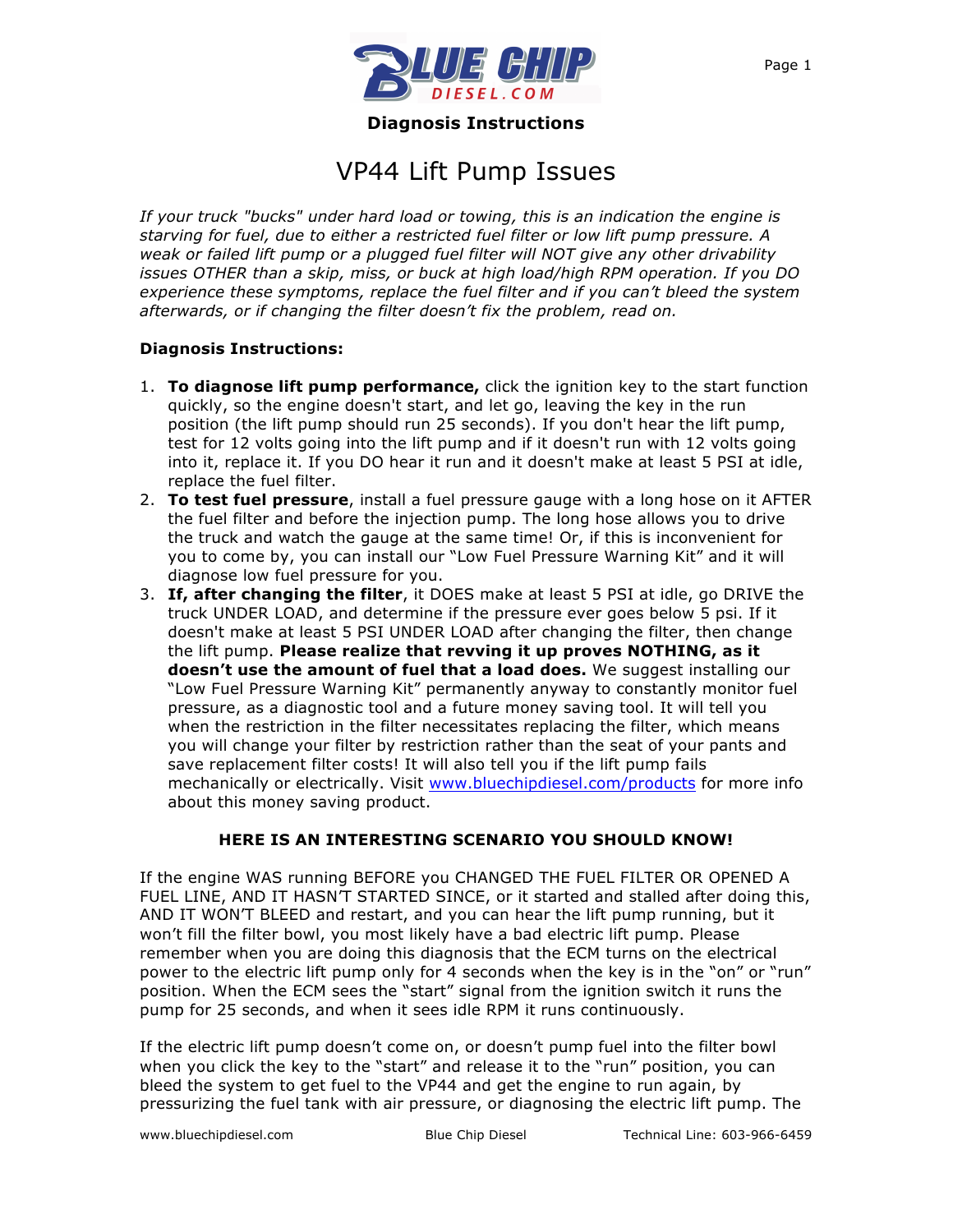

reason for this strange scenario, is that there is a mechanical lift pump built into the VP44 which works fine UNTIL air gets into the system. This explains why VP44 fueled engines don't die on the side of the road when the electric lift pump fails.

## **MORE INFO ABOUT LIFT PUMPS**

We proved on a dynamometer, while testing our performance products, in 1998 that if you have 5 PSI, under load, you can make all the horsepower available from a VP44, and 5 psi will provide enough return fuel for pump lubrication. We now know that 15 psi, not more, is much better as the increased pressure provides much more return fuel and therefore much more cooling for the VP44 computer. Heat is the killer of computers on VP44s, so cooling is very important for the life expectancy of the injection pump.

The worst-case scenario for these injection pumps is to be mounted on an engine that gets shut off many times in a day's work! A truck that lives and works in hotter parts of the country has more problems than one that lives and works in cooler regions, and a truck that makes more horsepower through the use of a programmer type power enhancement device has more problems. This is because the more horsepower you make with a "programmer", (a performance device that connects either temporarily or permanently into the data port under the dash), the hotter the injection pump gets. A programmer enhancing fuel holds the fuel solenoid closed longer, increasing the duty cycle, with commands from the software in the computer and therefore computer board, which creates much more heat on the injection pump computer board. "Fueling Boxes", such as our "FMS", dissipate the increased heat from the increased solenoid duty cycle in the box instead of on the computer board in the injection pump. Computers are 100% of our 2 % warranty failure rate with OUR injection pumps, which leads us to believe that the best you can do to protect and prolong your injection pump's life is to keep it as cool as possible.

The hottest these pumps get is 20 minutes after the engine is shut off, because of heat soak from the latent heat in the engine. Initially we thought we would just make a control box that ran the lift pump for half an hour after shutting down the engine. During our research and development for this product we were really surprised to learn that there is no return fuel and therefore no cooling effect for the injection pump unless the shaft of it is turning. That stopped us dead in our tracks, so our best advice now is to use the best lift pump you can find, to provide the most flow and therefore the best job of cooling while the engine is running to get the best life out of injection pumps. The common sense theory here is the cooler the pump is when you shut off the engine the less hot it gets from heat soak.

If you pump fuel through a supply line at 5 PSI, which is a normal/reasonable operating pressure for the OEM Carter lift pump, a certain volume will flow, creating a certain amount of cooling for the computer. If you pump fuel through the same size line at 15 PSI, more fuel should flow and therefore offer more cooling, right? So, our idea was to use 15 PSI or so, all the time to see if repeat failures were diminished or eliminated. We have done extensive tests to prove that 15 psi is not too much for other components in the injection pump to deal with.

We now offer an excellent electric lift pump that puts out a constant 15 psi all the time, so the injection pump will be as cool as it can be when shut off. This pump is the tried and true and well respected Air Dog Raptor Pump made to mount where the OEM one was, originally mounted on the engine, making it convenient and easy to